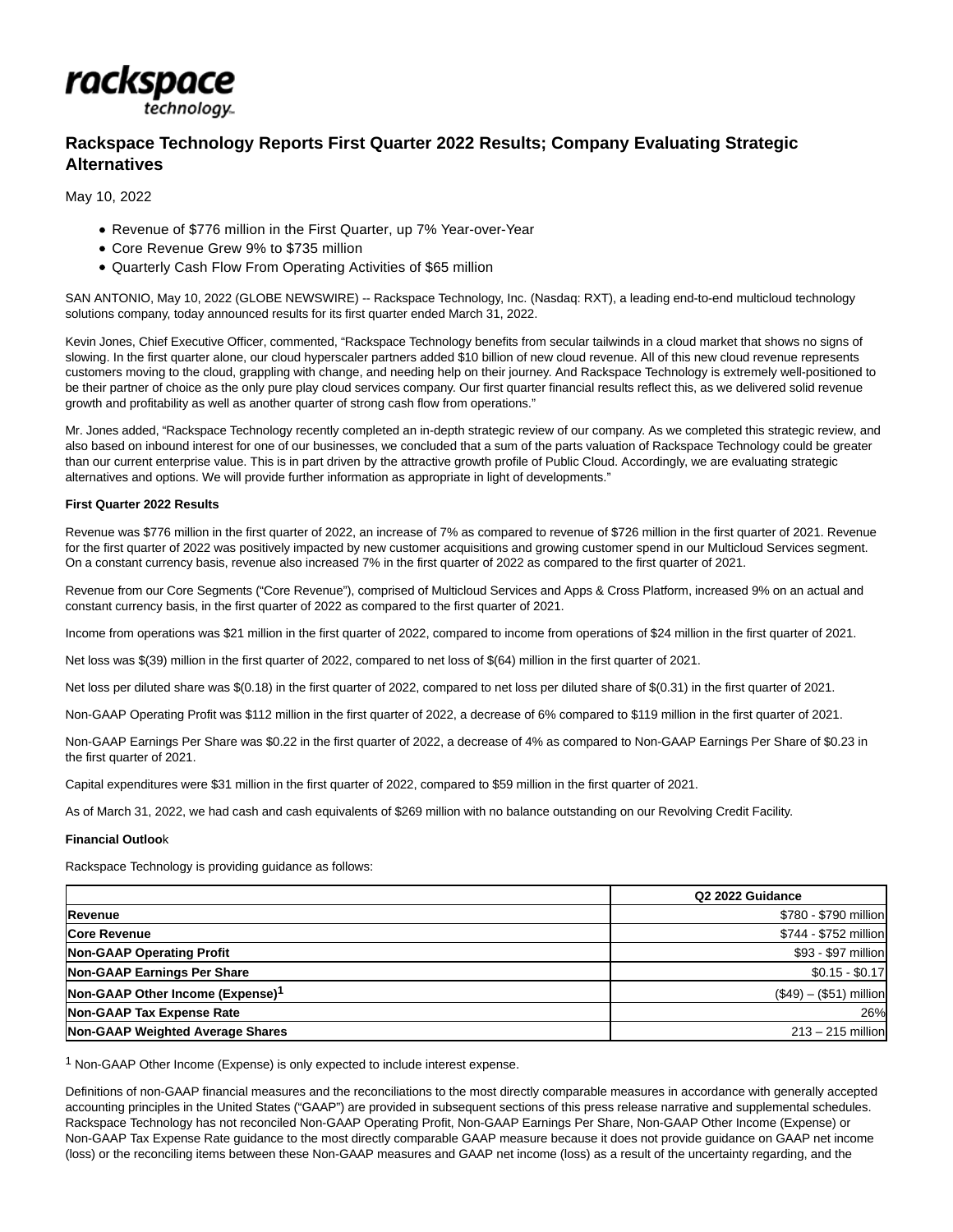potential variability of, certain of these items, such as share-based compensation expense. Accordingly, a reconciliation of the non-GAAP financial measure guidance to the corresponding GAAP measure is not available without unreasonable effort. With respect to Non-GAAP Operating Profit, Non-GAAP Earnings Per Share, Non-GAAP Other Income (Expense) and Non-GAAP Tax Expense Rate guidance, adjustments in future periods are generally expected to be similar to the kinds of charges and costs excluded from these Non-GAAP measures in prior periods, but the impact of such adjustments could be significant.

### **Conference Call and Webcast**

Rackspace Technology will hold a conference call today, May 10, 2022, at 4:00pm CT / 5:00pm ET to discuss its first quarter 2022 results. Interested parties may access the conference call as follows:

Via Zoom:

https://rackspace.zoom.us/j/95750453932?pwd=Q21HWis1T1k5UEQvemI2NlFEREp5UT09 Password: 112067

Via telephone (listen only mode):

+1 408 638 0968 (US Toll) +1 646 558 8656 (US Toll) +1 647 374 4685 (Canada) +44 (0) 20 3695 0088 (United Kingdom Toll) Webinar ID: 957 5045 3932

Additional International numbers are also available: https://rackspace.zoom.us/u/adk8d0mzAo

A live webcast of the call and audio replay will also be available on Rackspace Technology's website at intrackspace.com.

### **About Rackspace Technology**

Rackspace Technology is a leading end-to-end multicloud technology services company. We design, build and operate our customers' cloud environments across all major technology platforms, irrespective of technology stack or deployment model. We partner with our customers at every stage of their cloud journey, enabling them to modernize applications, build new products and adopt innovative technologies.

### **Forward-looking Statements**

Rackspace Technology has made statements in this press release and other reports, filings, and other public written and verbal announcements that are forward-looking and therefore subject to risks and uncertainties. All statements, other than statements of historical fact, included in this document are, or could be, "forward-looking statements" within the meaning of the Private Securities Litigation Reform Act of 1995 and are made in reliance on the safe harbor protections provided thereunder. These forward-looking statements relate to anticipated financial performance, management's plans and objectives for future operations, business prospects, outcome of regulatory proceedings, market conditions, our ability to successfully respond to the challenges posed by the COVID-19 pandemic, and other matters. Any forward-looking statement made in this presentation speaks only as of the date on which it is made. We undertake no obligation to publicly update or revise any forward-looking statement, whether as a result of new information, future developments or otherwise. Forward-looking statements can be identified by various words such as "expects," "intends," "will," "anticipates," "believes," "confident," "continue," "propose," "seeks," "could," "may," "should," "estimates," "forecasts," "might," "goals," "objectives," "targets," "planned," "projects," and similar expressions. These forward-looking statements are based on management's current beliefs and assumptions and on information currently available to management. Rackspace Technology cautions that these statements are subject to risks and uncertainties, many of which are outside of our control, and could cause future events or results to be materially different from those stated or implied in this document, including among others, risk factors that are described in Rackspace Technology, Inc.'s Annual Reports on Form 10-K, Quarterly Reports on Form 10-Q, Current Reports on Form 8-K, and other filings with the Securities and Exchange Commission, including the sections entitled "Risk Factors" and "Management's Discussion and Analysis of Financial Condition and Results of Operations" contained therein.

### **Non-GAAP Financial Measures**

This press release includes several non-GAAP financial measures such as constant currency revenue, Non-GAAP Gross Profit, Non-GAAP Net Income (Loss), Non-GAAP Operating Profit, Adjusted EBITDA and Non-GAAP Earnings Per Share ("EPS"). These non-GAAP financial measures exclude the impact of certain costs, losses and gains that are required to be included in our profit and loss measures under GAAP. Although we believe these measures are useful to investors and analysts for the same reasons they are useful to management, as described in the accompanying pages, these measures are not a substitute for, or superior to, GAAP financial measures or disclosures. Other companies may calculate similarly-titled non-GAAP measures differently, limiting their usefulness as comparative measures. We have reconciled each of these non-GAAP measures to the applicable most comparable GAAP measure in the accompanying pages.

### **IR Contact**

Joe Crivelli Rackspace Technology Investor Relations ir@rackspace.com

# **PR Contact**

Natalie Silva Rackspace Technology Corporate Communications publicrelations@rackspace.com

> **RACKSPACE TECHNOLOGY, INC. CONSOLIDATED RESULTS OF OPERATIONS (Unaudited)**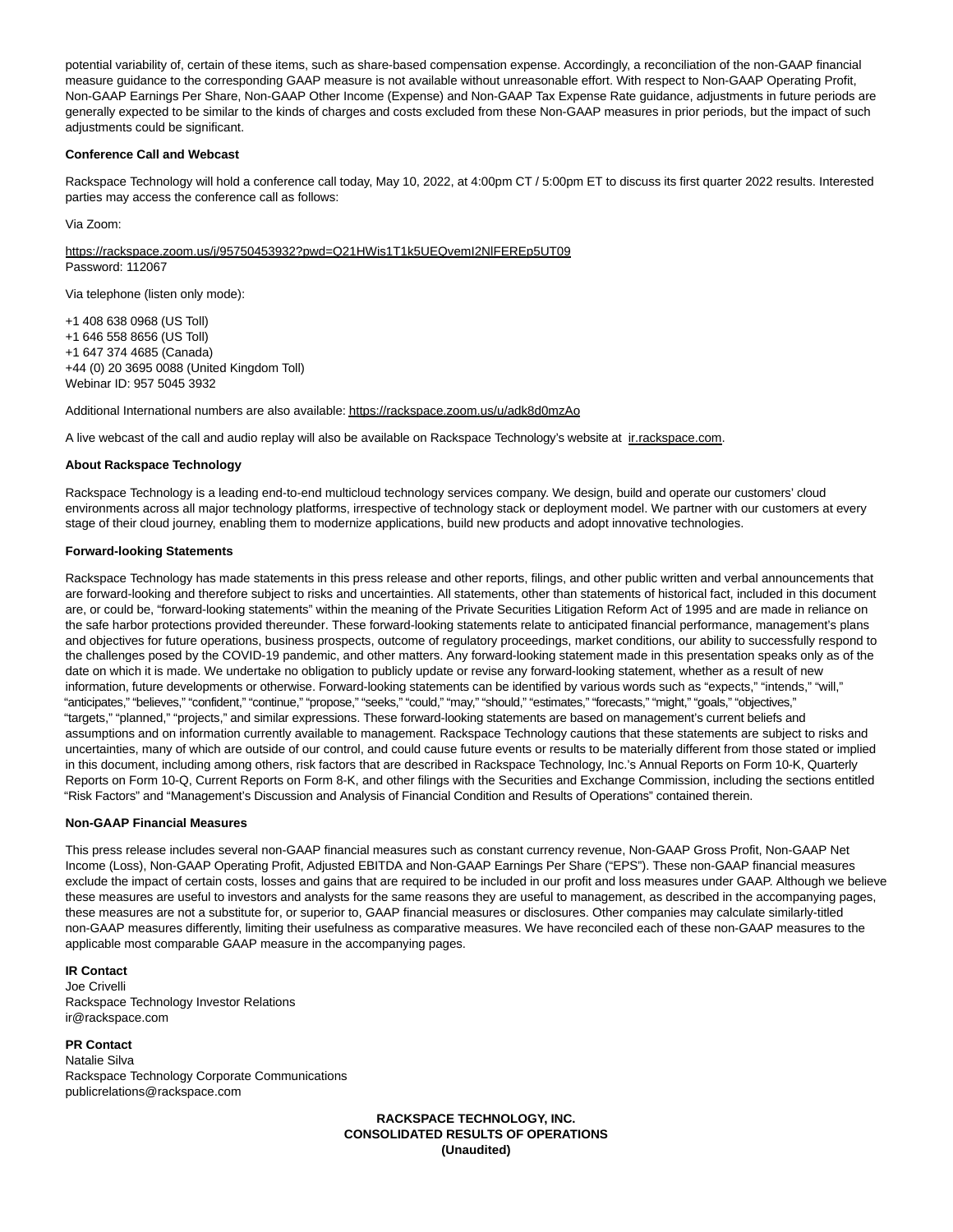|                                                | Three Months Ended March 31, |         |            |      |         |            | Year-Over-Year |        |             |  |
|------------------------------------------------|------------------------------|---------|------------|------|---------|------------|----------------|--------|-------------|--|
|                                                |                              | 2021    |            | 2022 |         |            | Comparison     |        |             |  |
| (In millions, except % and per share data)     | <b>Amount</b>                |         | % Revenue  |      | Amount  | % Revenue  |                | Amount | % Change    |  |
| Revenue                                        | \$                           | 725.9   | 100.0%     | \$   | 775.5   | 100.0%     | \$             | 49.6   | 6.8%        |  |
| Cost of revenue                                |                              | (490.6) | $(67.6)\%$ |      | (549.5) | $(70.9)$ % |                | (58.9) | 12.0%       |  |
| Gross profit                                   |                              | 235.3   | 32.4%      |      | 226.0   | 29.1%      |                | (9.3)  | $(4.0)\%$   |  |
| Selling, general and administrative expenses   |                              | (231.0) | $(31.8)\%$ |      | (205.1) | $(26.4)\%$ |                | 25.9   | $(11.2)\%$  |  |
| Gain on sale of land                           |                              | 19.9    | 2.7%       |      |         | $-\%$      |                | (19.9) | $(100.0)\%$ |  |
| Income from operations                         |                              | 24.2    | 3.3%       |      | 20.9    | 2.7%       |                | (3.3)  | $(13.6)\%$  |  |
| Other income (expense):                        |                              |         |            |      |         |            |                |        |             |  |
| Interest expense                               |                              | (52.6)  | (7.2)%     |      | (50.1)  | (6.5)%     |                | 2.5    | (4.8)%      |  |
| Loss on investments, net                       |                              | (3.7)   | $(0.5)$ %  |      | (0.1)   | $(0.0)$ %  |                | 3.6    | $(97.3)\%$  |  |
| Debt modification and extinguishment costs     |                              | (37.0)  | (5.1)%     |      |         | $-\%$      |                | 37.0   | $(100.0)\%$ |  |
| Other expense, net                             |                              | (1.8)   | $(0.3)$ %  |      | (3.6)   | $(0.5)$ %  |                | (1.8)  | 100.0%      |  |
| Total other income (expense)                   |                              | (95.1)  | $(13.1)\%$ |      | (53.8)  | (6.9)%     |                | 41.3   | (43.4)%     |  |
| Loss before income taxes                       |                              | (70.9)  | (9.8)%     |      | (32.9)  | (4.2)%     |                | 38.0   | $(53.6)\%$  |  |
| Benefit (provision) for income taxes           |                              | 6.9     | 0.9%       |      | (5.6)   | (0.7)%     |                | (12.5) | <b>NM</b>   |  |
| Net loss                                       | \$                           | (64.0)  | $(8.8)$ %  | \$   | (38.5)  | (5.0)%     |                | 25.5   | $(39.8)\%$  |  |
| Net loss per share:                            |                              |         |            |      |         |            |                |        |             |  |
| Basic and diluted                              | \$                           | (0.31)  |            | \$   | (0.18)  |            |                |        |             |  |
| Weighted average number of shares outstanding: |                              |         |            |      |         |            |                |        |             |  |
| Basic and diluted                              |                              | 204.6   |            |      | 211.4   |            |                |        |             |  |

NM = not meaningful.

# **RACKSPACE TECHNOLOGY, INC. CONSOLIDATED BALANCE SHEETS (Unaudited)**

|                                                                                                    |    | December 31,<br>2021 | March 31,<br>2022 |         |  |
|----------------------------------------------------------------------------------------------------|----|----------------------|-------------------|---------|--|
| (In millions, except per share data)<br><b>ASSETS</b>                                              |    |                      |                   |         |  |
| Current assets:                                                                                    |    |                      |                   |         |  |
| Cash and cash equivalents                                                                          | \$ | 272.8                | \$                | 269.1   |  |
| Accounts receivable, net of allowance for doubtful accounts and accrued customer credits of \$18.4 |    |                      |                   |         |  |
| and \$16.9, respectively                                                                           |    | 554.3                |                   | 576.1   |  |
| Prepaid expenses                                                                                   |    | 110.0                |                   | 103.9   |  |
| Other current assets                                                                               |    | 52.4                 |                   | 57.0    |  |
| <b>Total current assets</b>                                                                        |    | 989.5                |                   | 1,006.1 |  |
| Property, equipment and software, net                                                              |    | 826.7                |                   | 794.7   |  |
| Goodwill, net                                                                                      |    | 2,706.8              |                   | 2,708.6 |  |
| Intangible assets, net                                                                             |    | 1,466.5              |                   | 1,423.6 |  |
| Operating right-of-use assets                                                                      |    | 161.8                |                   | 153.6   |  |
| Other non-current assets                                                                           |    | 177.4                |                   | 224.2   |  |
| <b>Total assets</b>                                                                                | \$ | 6,328.7              | \$                | 6,310.8 |  |
|                                                                                                    |    |                      |                   |         |  |
| <b>LIABILITIES AND STOCKHOLDERS' EQUITY</b>                                                        |    |                      |                   |         |  |
| <b>Current liabilities:</b>                                                                        |    |                      |                   |         |  |
| Accounts payable and accrued expenses                                                              | \$ | 369.5                | \$                | 390.2   |  |
| Accrued compensation and benefits                                                                  |    | 104.5                |                   | 70.7    |  |
| Deferred revenue                                                                                   |    | 98.6                 |                   | 111.0   |  |
| Debt                                                                                               |    | 23.0                 |                   | 23.0    |  |
| <b>Accrued</b> interest                                                                            |    | 27.6                 |                   | 27.7    |  |
| Operating lease liabilities                                                                        |    | 60.4                 |                   | 57.2    |  |
| Finance lease liabilities                                                                          |    | 64.6                 |                   | 66.0    |  |
| Financing obligations                                                                              |    | 48.0                 |                   | 40.1    |  |
| Other current liabilities                                                                          |    | 41.2                 |                   | 31.6    |  |
| <b>Total current liabilities</b>                                                                   |    | 837.4                |                   | 817.5   |  |
| Non-current liabilities:                                                                           |    |                      |                   |         |  |
| Debt                                                                                               |    | 3,310.9              |                   | 3,307.0 |  |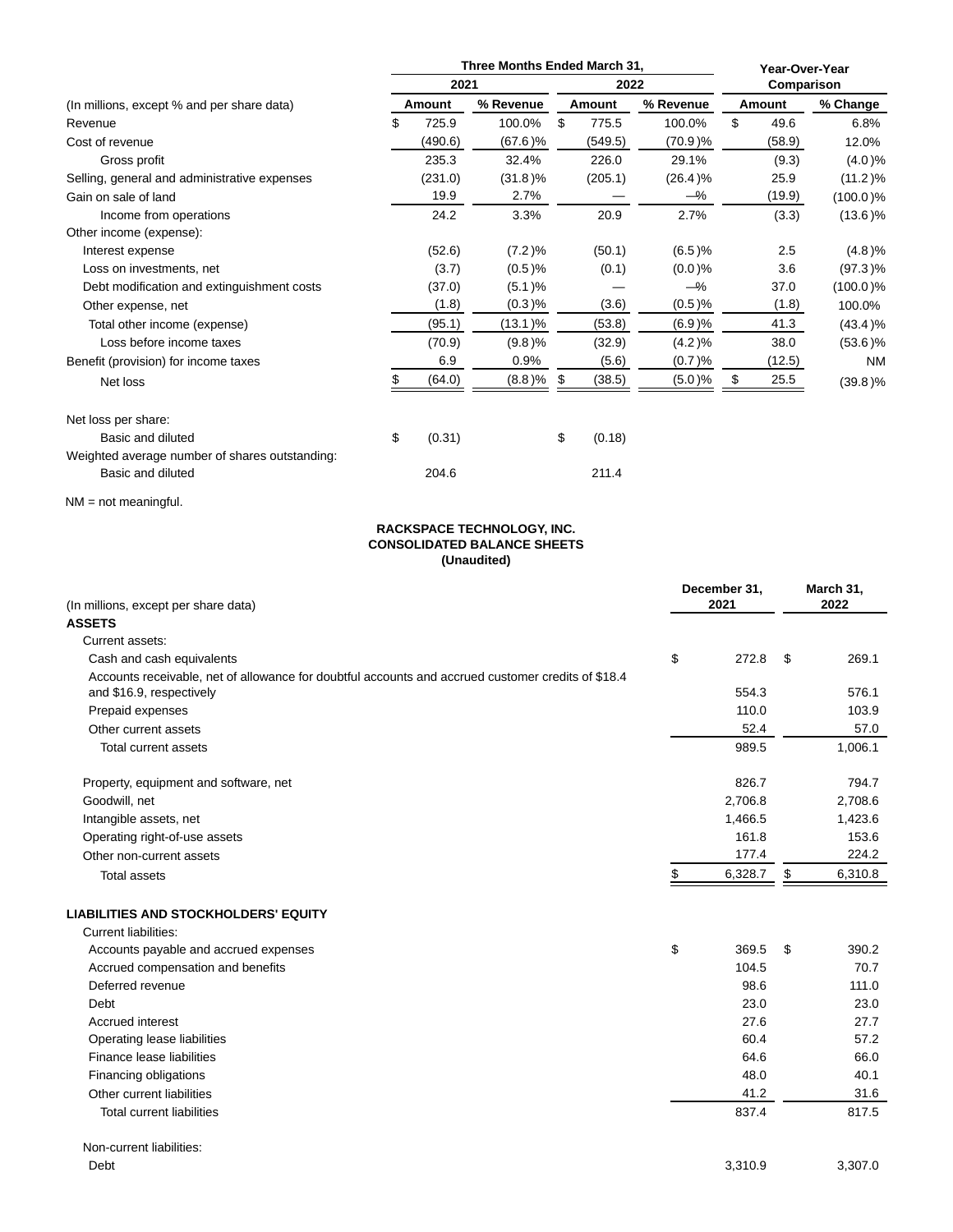| Operating lease liabilities   | 114.8   | 106.4   |
|-------------------------------|---------|---------|
| Finance lease liabilities     | 345.1   | 332.1   |
| Financing obligations         | 62.9    | 63.1    |
| Deferred income taxes         | 205.8   | 222.9   |
| Other non-current liabilities | 124.4   | 117.5   |
| Total liabilities             | 5.001.3 | 4.966.5 |

Commitments and Contingencies

Stockholders' equity:

| Preferred stock, \$0.01 par value per share: 5.0 shares authorized; no shares issued or outstanding |  |            |           |
|-----------------------------------------------------------------------------------------------------|--|------------|-----------|
| Common stock, \$0.01 par value per share: 1,495.0 shares authorized; 211.2 and 212.8 shares         |  |            |           |
| issued; 211.2 and 212.4 shares outstanding, respectively                                            |  | 2.1        | 2.1       |
| Additional paid-in capital                                                                          |  | 2.500.0    | 2,517.5   |
| Accumulated other comprehensive income                                                              |  | 6.9        | 48.9      |
| Accumulated deficit                                                                                 |  | (1, 181.6) | (1,220.1) |
| Treasury stock, at cost; zero and 0.4 shares held, respectively                                     |  |            | (4.1)     |
| Total stockholders' equity                                                                          |  | 1.327.4    | 1,344.3   |
| Total liabilities and stockholders' equity                                                          |  | 6.328.7    | 6,310.8   |

### **RACKSPACE TECHNOLOGY, INC. CONSOLIDATED STATEMENTS OF CASH FLOWS (Unaudited)**

| 2021<br>2022<br>(In millions)<br><b>Cash Flows From Operating Activities</b><br>\$<br>Net loss<br>(64.0)<br>\$<br>(38.5)<br>Adjustments to reconcile net loss to net cash provided by operating activities:<br>108.5<br>Depreciation and amortization<br>101.6<br>Amortization of operating right-of-use assets<br>15.9<br>14.3<br>Deferred income taxes<br>0.9<br>(11.1) |
|---------------------------------------------------------------------------------------------------------------------------------------------------------------------------------------------------------------------------------------------------------------------------------------------------------------------------------------------------------------------------|
|                                                                                                                                                                                                                                                                                                                                                                           |
|                                                                                                                                                                                                                                                                                                                                                                           |
|                                                                                                                                                                                                                                                                                                                                                                           |
|                                                                                                                                                                                                                                                                                                                                                                           |
|                                                                                                                                                                                                                                                                                                                                                                           |
|                                                                                                                                                                                                                                                                                                                                                                           |
|                                                                                                                                                                                                                                                                                                                                                                           |
| Share-based compensation expense<br>17.2<br>17.0                                                                                                                                                                                                                                                                                                                          |
| Gain on sale of land<br>(19.9)                                                                                                                                                                                                                                                                                                                                            |
| Debt modification and extinguishment costs<br>37.0                                                                                                                                                                                                                                                                                                                        |
| Unrealized loss on derivative contracts<br>5.2<br>4.6                                                                                                                                                                                                                                                                                                                     |
| 3.7<br>0.1<br>Loss on investments, net                                                                                                                                                                                                                                                                                                                                    |
| Provision for bad debts and accrued customer credits<br>(2.7)<br>(0.2)                                                                                                                                                                                                                                                                                                    |
| 2.7<br>Amortization of debt issuance costs and debt discount<br>2.0                                                                                                                                                                                                                                                                                                       |
| Other operating activities<br>(0.4)                                                                                                                                                                                                                                                                                                                                       |
| Changes in operating assets and liabilities:                                                                                                                                                                                                                                                                                                                              |
| Accounts receivable<br>(2.6)<br>(19.8)                                                                                                                                                                                                                                                                                                                                    |
| 24.7<br>Prepaid expenses and other current assets<br>7.4                                                                                                                                                                                                                                                                                                                  |
| (7.8)<br>(19.0)<br>Accounts payable, accrued expenses, and other current liabilities                                                                                                                                                                                                                                                                                      |
| Deferred revenue<br>11.5<br>7.6                                                                                                                                                                                                                                                                                                                                           |
| Operating lease liabilities<br>(16.1)<br>(17.7)                                                                                                                                                                                                                                                                                                                           |
| 1.4<br>4.2<br>Other non-current assets and liabilities                                                                                                                                                                                                                                                                                                                    |
| 103.2<br>64.5<br>Net cash provided by operating activities                                                                                                                                                                                                                                                                                                                |
| <b>Cash Flows From Investing Activities</b>                                                                                                                                                                                                                                                                                                                               |
| Purchases of property, equipment and software<br>(36.9)<br>(19.2)                                                                                                                                                                                                                                                                                                         |
| Acquisitions, net of cash acquired<br>(7.7)                                                                                                                                                                                                                                                                                                                               |
| Proceeds from sale of land<br>31.3                                                                                                                                                                                                                                                                                                                                        |
| 1.3<br>1.0<br>Other investing activities                                                                                                                                                                                                                                                                                                                                  |
| Net cash used in investing activities<br>(4.3)<br>(25.9)                                                                                                                                                                                                                                                                                                                  |
| <b>Cash Flows From Financing Activities</b>                                                                                                                                                                                                                                                                                                                               |
| 21.7<br>0.5<br>Proceeds from employee stock plans                                                                                                                                                                                                                                                                                                                         |
| Shares of common stock repurchased<br>(4.1)                                                                                                                                                                                                                                                                                                                               |
| 2,838.5<br>Proceeds from borrowings under long-term debt arrangements                                                                                                                                                                                                                                                                                                     |
| (2,810.6)<br>Payments on long-term debt<br>(5.8)                                                                                                                                                                                                                                                                                                                          |
| Payments for debt issuance costs<br>(32.3)                                                                                                                                                                                                                                                                                                                                |
| Payments on financing component of interest rate swap<br>(4.3)                                                                                                                                                                                                                                                                                                            |
| Principal payments of finance lease liabilities<br>(10.5)<br>(15.9)                                                                                                                                                                                                                                                                                                       |
| (11.3)<br>(11.2)<br>Principal payments of financing obligations                                                                                                                                                                                                                                                                                                           |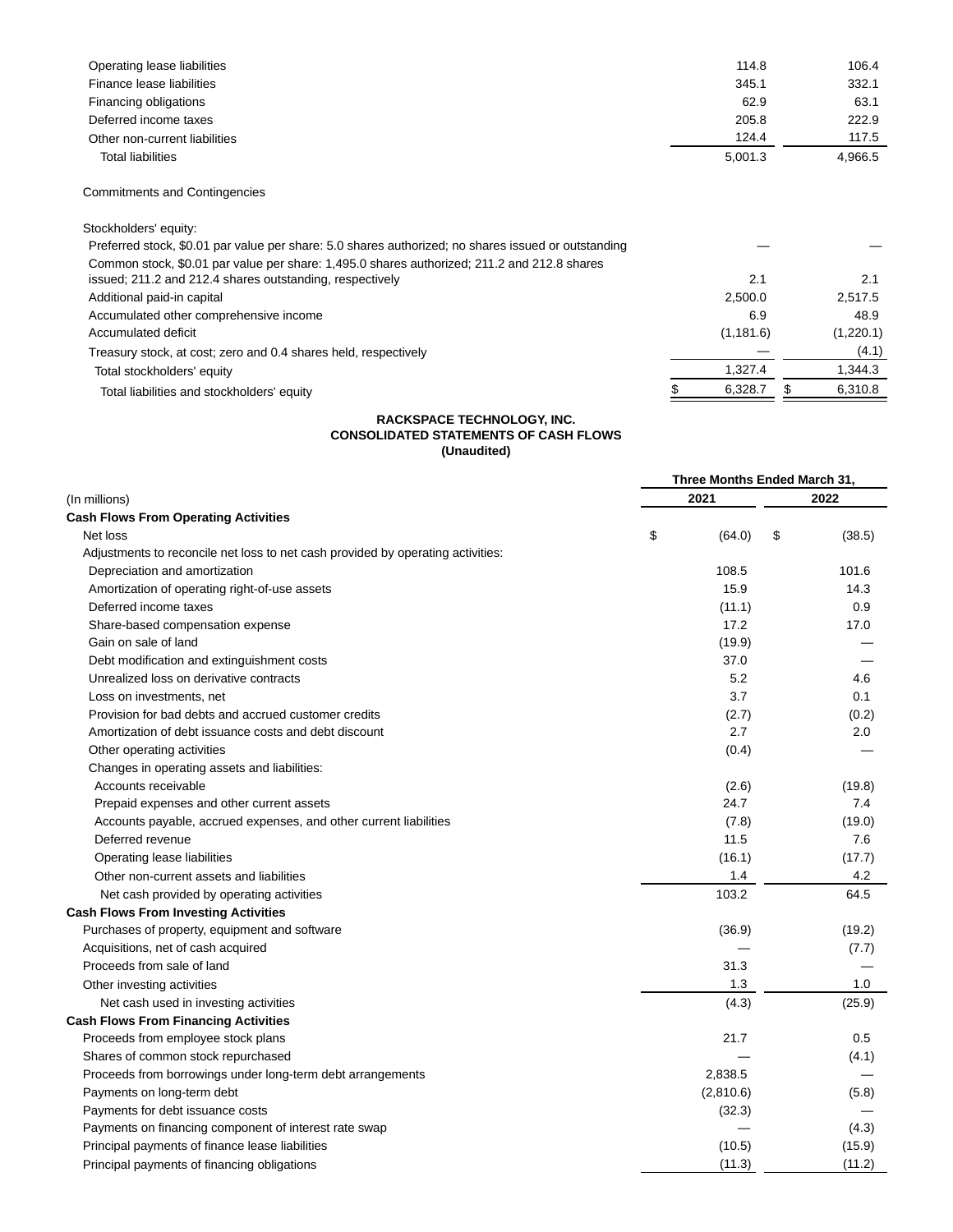| Net cash used in financing activities                                          | (4.5)      | (40.8)      |
|--------------------------------------------------------------------------------|------------|-------------|
| Effect of exchange rate changes on cash, cash equivalents, and restricted cash | (0.7)      | (1.6)       |
| Increase (decrease) in cash, cash equivalents, and restricted cash             | 93.7       | (3.8)       |
| Cash, cash equivalents, and restricted cash at beginning of period             | 108.1      | 275.4       |
| Cash, cash equivalents, and restricted cash at end of period                   | 201.8      | \$<br>271.6 |
| <b>Supplemental Cash Flow Information</b>                                      |            |             |
| Cash payments for interest, net of amount capitalized                          | \$<br>45.1 | \$<br>40.8  |
| Cash payments for income taxes, net of refunds                                 | \$<br>3.9  | \$<br>5.4   |
| <b>Non-cash Investing and Financing Activities</b>                             |            |             |
| Acquisition of property, equipment and software by finance leases              | \$<br>13.9 | \$<br>6.5   |
| Acquisition of property, equipment and software by financing obligations       |            | 3.7         |
| Increase in property, equipment and software accrued in liabilities            | 8.1        | 1.5         |
| Non-cash purchases of property, equipment and software                         | \$<br>22.0 | \$<br>11.7  |
| Debt issuance costs included in accrued liabilities                            | \$<br>2.1  | \$          |
| Other non-cash investing and financing activities                              | \$<br>0.2  | \$          |

# **REVENUE BY SEGMENT**

|                            | <b>Three Months Ended March</b> |     |       |           |                                            |  |  |  |  |  |  |
|----------------------------|---------------------------------|-----|-------|-----------|--------------------------------------------|--|--|--|--|--|--|
|                            |                                 | 31. |       |           | % Change                                   |  |  |  |  |  |  |
| (In millions, except %)    | 2021                            |     | 2022  | Actual    | <b>Constant</b><br>Currency <sup>(1)</sup> |  |  |  |  |  |  |
| <b>Multicloud Services</b> | 579.6 \$<br>\$                  |     | 640.1 | 10.4%     | 11.0%                                      |  |  |  |  |  |  |
| Apps & Cross Platform      | 97.3                            |     | 94.8  | $(2.6)\%$ | (2.4)%                                     |  |  |  |  |  |  |
| Core Revenue               | 676.9                           |     | 734.9 | 8.6%      | $9.0\%$                                    |  |  |  |  |  |  |
| OpenStack Public Cloud     | 49.0                            |     | 40.6  | (17.0)%   | $(16.6)\%$                                 |  |  |  |  |  |  |
| Total                      | 725.9 \$                        |     | 775.5 | 6.8%      | 7.3%                                       |  |  |  |  |  |  |

(1) Refer to "Non-GAAP Financial Measures" in this section for further explanation and reconciliation.

# **GROSS PROFIT BY SEGMENT**

|                            |        |       | Three Months Ended March 31, |        |       |                         |                                  |        |            |  |
|----------------------------|--------|-------|------------------------------|--------|-------|-------------------------|----------------------------------|--------|------------|--|
| (In millions, except %)    |        | 2021  |                              |        |       | 2022                    | <b>Year-Over-Year Comparison</b> |        |            |  |
| Segment gross profit:      | Amount |       | % of Segment<br>Revenue      | Amount |       | % of Segment<br>Revenue | Amount                           |        | % Change   |  |
| <b>Multicloud Services</b> |        | 196.4 | $33.9\%$ \$                  |        | 188.2 | 29.4%                   | \$                               | (8.2)  | (4.2)%     |  |
| Apps & Cross Platform      |        | 34.9  | 35.9%                        |        | 34.5  | 36.4%                   |                                  | (0.4)  | $(1.1)$ %  |  |
| OpenStack Public Cloud     |        | 18.6  | 38.0%                        |        | 12.9  | 31.8%                   |                                  | (5.7)  | $(30.6)\%$ |  |
| Non-GAAP Gross Profit (1)  |        | 249.9 |                              |        | 235.6 |                         |                                  | (14.3) | (5.7)%     |  |

(1) Refer to "Non-GAAP Financial Measures" in this section for further explanation and reconciliation.

# **NON-GAAP FINANCIAL MEASURES**

### **Constant Currency Revenue**

We use constant currency revenue as an additional metric for understanding and assessing our growth excluding the effect of foreign currency rate fluctuations on our international business operations. Constant currency information compares results between periods as if exchange rates had remained constant period over period and is calculated by translating the non-U.S. dollar income statement balances for the most current period to U.S. dollars using the average exchange rate from the comparative period rather than the actual exchange rates in effect during the respective period. We also believe this is an important metric to help investors evaluate our performance in comparison to prior periods.

| Three              |                                   |  |
|--------------------|-----------------------------------|--|
| <b>Months</b>      |                                   |  |
| <b>Ended March</b> |                                   |  |
|                    | Three Months Ended March 31, 2022 |  |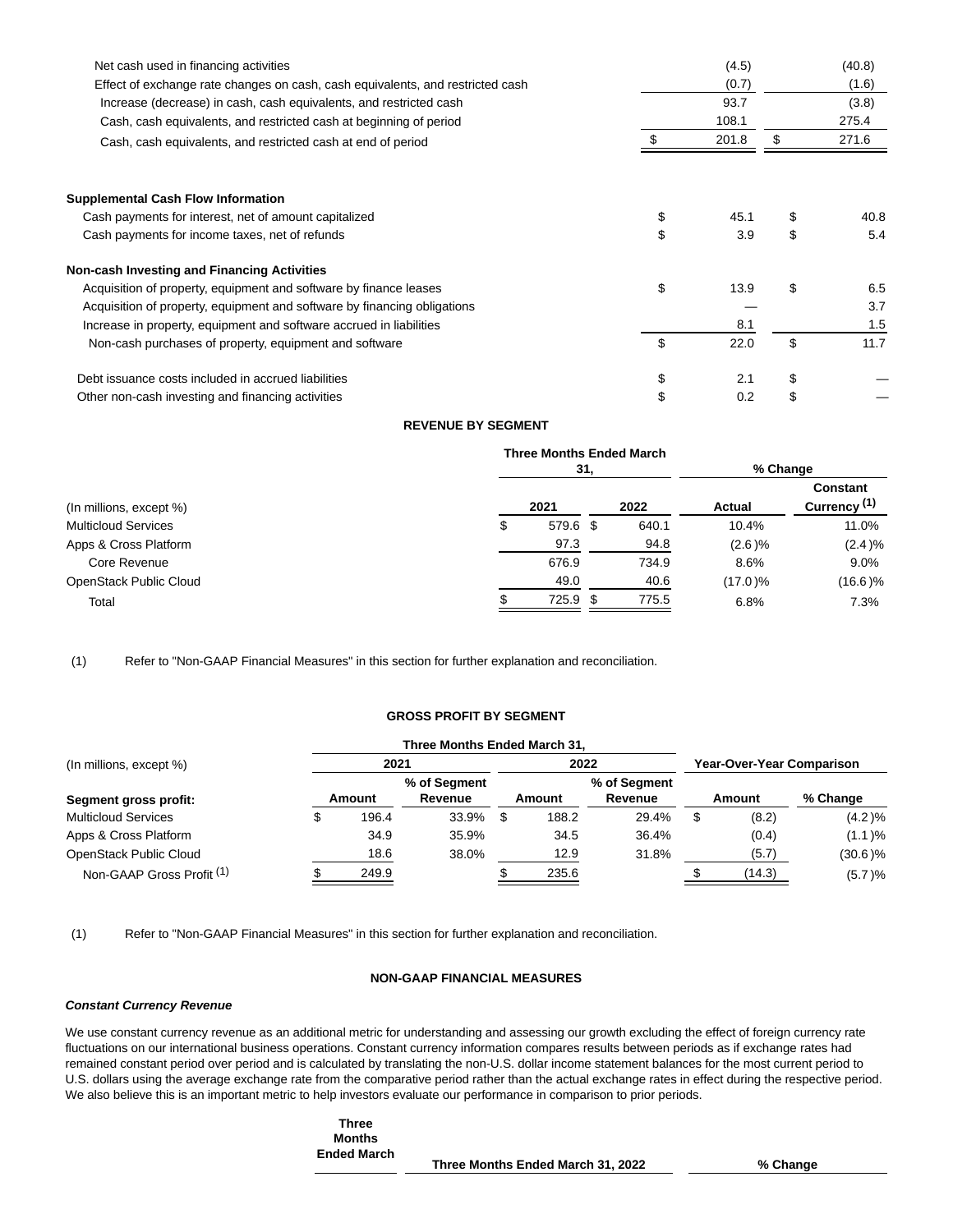|                            | 31, 2021 |    |         |                                               |     |                                                  |       |            |                             |  |
|----------------------------|----------|----|---------|-----------------------------------------------|-----|--------------------------------------------------|-------|------------|-----------------------------|--|
| (In millions, except %)    | Revenue  |    | Revenue | Foreign<br><b>Currency</b><br>Translation (a) |     | Revenue in<br><b>Constant</b><br><b>Currency</b> |       | Actual     | <b>Constant</b><br>Currency |  |
| <b>Multicloud Services</b> | 579.6    | -S | 640.1   | S                                             | 3.0 | -\$                                              | 643.1 | 10.4%      | 11.0%                       |  |
| Apps & Cross Platform      | 97.3     |    | 94.8    |                                               | 0.2 |                                                  | 95.0  | (2.6)%     | (2.4)%                      |  |
| OpenStack Public Cloud     | 49.0     |    | 40.6    |                                               | 0.2 |                                                  | 40.8  | $(17.0)$ % | $(16.6)\%$                  |  |
| Total                      | 725.9    | S  | 775.5   |                                               | 3.4 | S                                                | 778.9 | 6.8%       | 7.3%                        |  |

(a) The effect of foreign currency is calculated by translating current period results using the average exchange rate from the prior comparative period.

### **Non-GAAP Gross Profit**

We present Non-GAAP Gross Profit, which represents the total of our individual segment gross profit measures, because we believe the measure is useful in analyzing trends in our underlying, recurring gross margins. We define Non-GAAP Gross Profit as our consolidated gross profit, adjusted to exclude the impact of share-based compensation expense and other non-recurring or unusual compensation items, purchase accounting-related effects, and certain business transformation-related costs.

|                                               | Three Months Ended March 31, |  |       |  |  |  |  |
|-----------------------------------------------|------------------------------|--|-------|--|--|--|--|
| (In millions)                                 | 2021                         |  | 2022  |  |  |  |  |
| Total consolidated gross profit               | $235.3$ \$                   |  | 226.0 |  |  |  |  |
| Share-based compensation expense              | 4.9                          |  | 2.8   |  |  |  |  |
| Other compensation expense (1)                | 1.3                          |  | 0.8   |  |  |  |  |
| Purchase accounting impact on expense (2)     | 1.2                          |  | 0.7   |  |  |  |  |
| Restructuring and transformation expenses (3) | 7.2                          |  | 5.3   |  |  |  |  |
| Non-GAAP Gross Profit                         | 249.9                        |  | 235.6 |  |  |  |  |
|                                               |                              |  |       |  |  |  |  |

(1) Adjustments for retention bonuses, mainly in connection with restructuring and transformation projects, and the related payroll tax, and payroll taxes associated with the exercise of stock options and vesting of restricted stock.

(2) Adjustment for the impact of purchase accounting from the November 2016 merger on expenses.

(3) Adjustment for the impact of business transformation and optimization activities, as well as associated severance, facility closure costs and lease termination expenses. This amount also includes certain costs associated with the July 2021 Restructuring Plan which are not accounted for as exit and disposal costs under ASC 420, including one-time offshore build out costs.

#### **Non-GAAP Net Income (Loss), Non-GAAP Operating Profit and Adjusted EBITDA**

We present Non-GAAP Net Income (Loss), Non-GAAP Operating Profit and Adjusted EBITDA because they are a basis upon which management assesses our performance and we believe they are useful to evaluating our financial performance. We believe that excluding items from net income that may not be indicative of, or are unrelated to, our core operating results, and that may vary in frequency or magnitude, enhances the comparability of our results and provides a better baseline for analyzing trends in our business.

We define Non-GAAP Net Income (Loss) as net income (loss) adjusted to exclude the impact of non-cash charges for share-based compensation, special bonuses and other compensation expense, transaction-related costs and adjustments, restructuring and transformation charges, the amortization of acquired intangible assets and certain other non-operating, non-recurring or non-core gains and losses, as well as the tax effects of these non-GAAP adjustments.

We define Non-GAAP Operating Profit as income (loss) from operations adjusted to exclude the impact of non-cash charges for share-based compensation, special bonuses and other compensation expense, transaction-related costs and adjustments, restructuring and transformation charges, the amortization of acquired intangible assets and certain other non-operating, non-recurring or non-core gains and losses.

We define Adjusted EBITDA as net income (loss) adjusted to exclude the impact of non-cash charges for share-based compensation, special bonuses and other compensation expense, transaction-related costs and adjustments, restructuring and transformation charges, certain other non-operating, non-recurring or non-core gains and losses, interest expense, income taxes, and depreciation and amortization.

Non-GAAP Operating Profit and Adjusted EBITDA are management's principal metrics for measuring our underlying financial performance. Non-GAAP Operating Profit and Adjusted EBITDA, along with other quantitative and qualitative information, are also the principal financial measures used by management and our board of directors in determining performance-based compensation for our management and key employees.

These non-GAAP measures are not intended to imply that we would have generated higher income or avoided net losses if the November 2016 merger and the subsequent transactions and initiatives had not occurred. In the future we may incur expenses or charges such as those added back to calculate Non-GAAP Net Income (Loss), Non-GAAP Operating Profit or Adjusted EBITDA. Our presentation of Non-GAAP Net Income (Loss), Non-GAAP Operating Profit and Adjusted EBITDA should not be construed as an inference that our future results will be unaffected by these items. Other companies, including our peer companies, may calculate similarly-titled measures in a different manner from us, and therefore, our non-GAAP measures may not be comparable to similarly-titled measures of other companies. Investors are cautioned against using these measures to the exclusion of our results in accordance with GAAP.

# **Net loss reconciliation to Non-GAAP Net Income**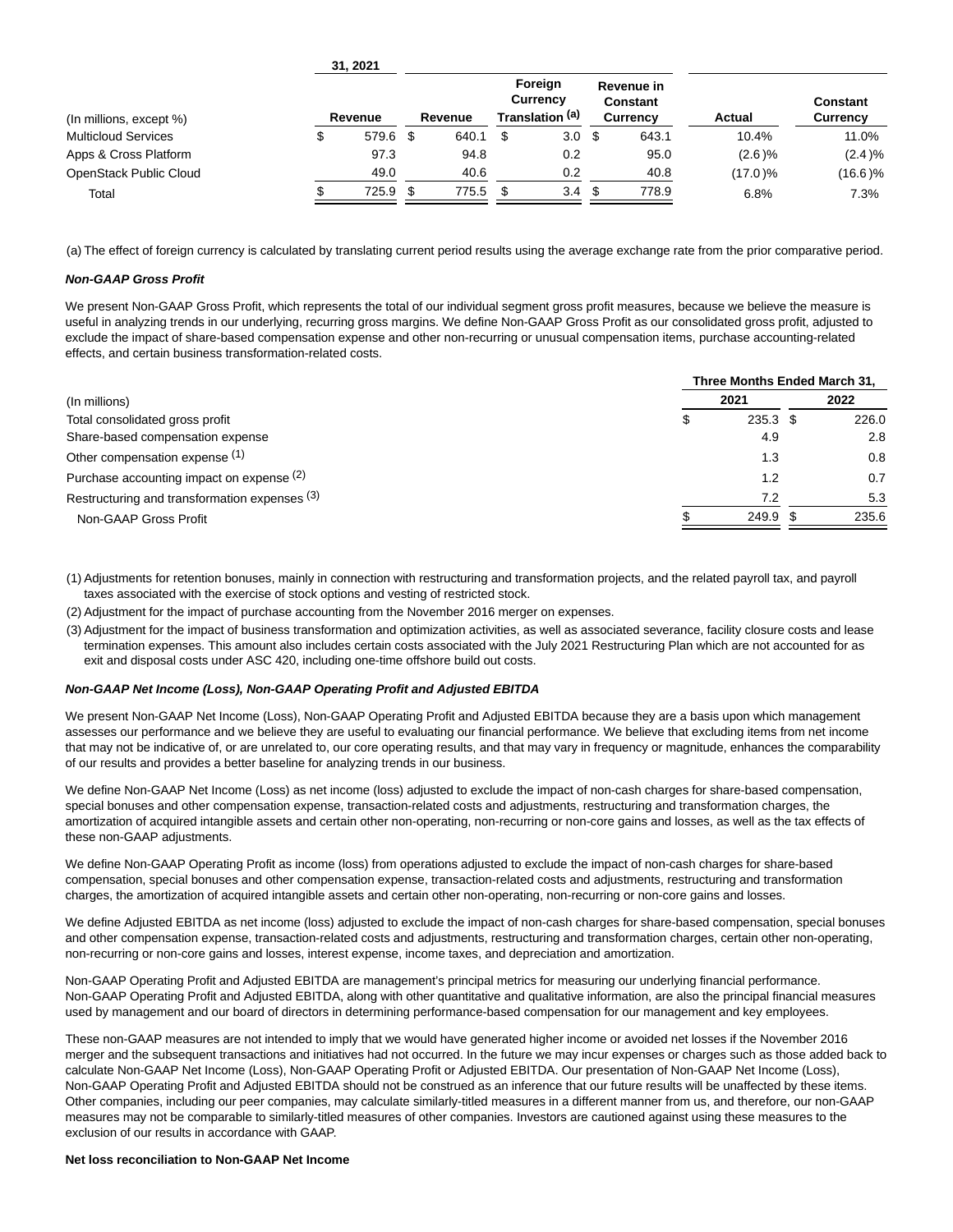|                                                    |      | Three Months Ended March 31, |      |        |  |
|----------------------------------------------------|------|------------------------------|------|--------|--|
| (In millions)                                      | 2021 |                              | 2022 |        |  |
| Net loss                                           | \$   | $(64.0)$ \$                  |      | (38.5) |  |
| Share-based compensation expense                   |      | 17.2                         |      | 17.0   |  |
| Special bonuses and other compensation expense (a) |      | 4.0                          |      | 3.4    |  |
| Transaction-related adjustments, net (b)           |      | 8.4                          |      | 5.3    |  |
| Restructuring and transformation expenses (c)      |      | 38.6                         |      | 23.3   |  |
| Gain on sale of land                               |      | (19.9)                       |      |        |  |
| Net loss on divestiture and investments (d)        |      | 3.7                          |      | 0.1    |  |
| Debt modification and extinguishment costs (e)     |      | 37.0                         |      |        |  |
| Other expense, net (f)                             |      | 1.8                          |      | 3.6    |  |
| Amortization of intangible assets (g)              |      | 46.4                         |      | 42.2   |  |
| Tax effect of non-GAAP adjustments (h)             |      | (24.1)                       |      | (10.5) |  |
| Non-GAAP Net Income                                |      | 49.1                         | \$.  | 45.9   |  |

# **Income from operations reconciliation to Non-GAAP Operating Profit**

|                                                    | Three Months Ended March 31, |        |      |       |
|----------------------------------------------------|------------------------------|--------|------|-------|
| (In millions)                                      | 2021                         |        | 2022 |       |
| Income from operations                             | \$                           | 24.2   | \$.  | 20.9  |
| Share-based compensation expense                   |                              | 17.2   |      | 17.0  |
| Special bonuses and other compensation expense (a) |                              | 4.0    |      | 3.4   |
| Transaction-related adjustments, net (b)           |                              | 8.4    |      | 5.3   |
| Restructuring and transformation expenses (c)      |                              | 38.6   |      | 23.3  |
| Gain on sale of land                               |                              | (19.9) |      |       |
| Amortization of intangible assets (9)              |                              | 46.4   |      | 42.2  |
| Non-GAAP Operating Profit                          |                              | 118.9  |      | 112.1 |

# **Net loss reconciliation to Adjusted EBITDA**

| Three Months Ended March 31, |             |  |  |
|------------------------------|-------------|--|--|
| 2021                         |             |  |  |
|                              | (38.5)      |  |  |
| 17.2                         | 17.0        |  |  |
| 4.0                          | 3.4         |  |  |
| 8.4                          | 5.3         |  |  |
| 38.6                         | 23.3        |  |  |
| (19.9)                       |             |  |  |
| 3.7                          | 0.1         |  |  |
| 37.0                         |             |  |  |
| 1.8                          | 3.6         |  |  |
| 52.6                         | 50.1        |  |  |
| (6.9)                        | 5.6         |  |  |
| 107.7                        | 101.4       |  |  |
| 180.2                        | 171.3       |  |  |
|                              | $(64.0)$ \$ |  |  |

(a) Includes expense related to retention bonuses, mainly relating to restructuring and integration projects, and the related payroll tax, senior executive signing bonuses and relocation costs, and payroll taxes associated with the exercise of stock options and vesting of restricted stock.

- (b) Includes legal, professional, accounting and other advisory fees related to acquisitions, certain one-time costs related to being a first year public company, integration costs of acquired businesses, purchase accounting adjustments (including deferred revenue fair value discount), payroll costs for employees that dedicate significant time to supporting these projects and exploratory acquisition and divestiture costs and expenses related to financing activities.
- (c) Includes consulting and advisory fees related to business transformation and optimization activities, payroll costs for employees that dedicate significant time to these projects, as well as associated severance, facility closure costs, and lease termination expenses. This amount also includes total charges of \$3.2 million for the three months ended March 31, 2022 related to the July 2021 Restructuring Plan which are not accounted for as exit and disposal costs under ASC 420, consisting primarily of one-time offshore build out costs.
- (d) Includes gains and losses on investment and from dispositions.
- (e) Includes expenses related the February 2021 Refinancing Transaction.
- (f) Primarily consists of foreign currency gains and losses.